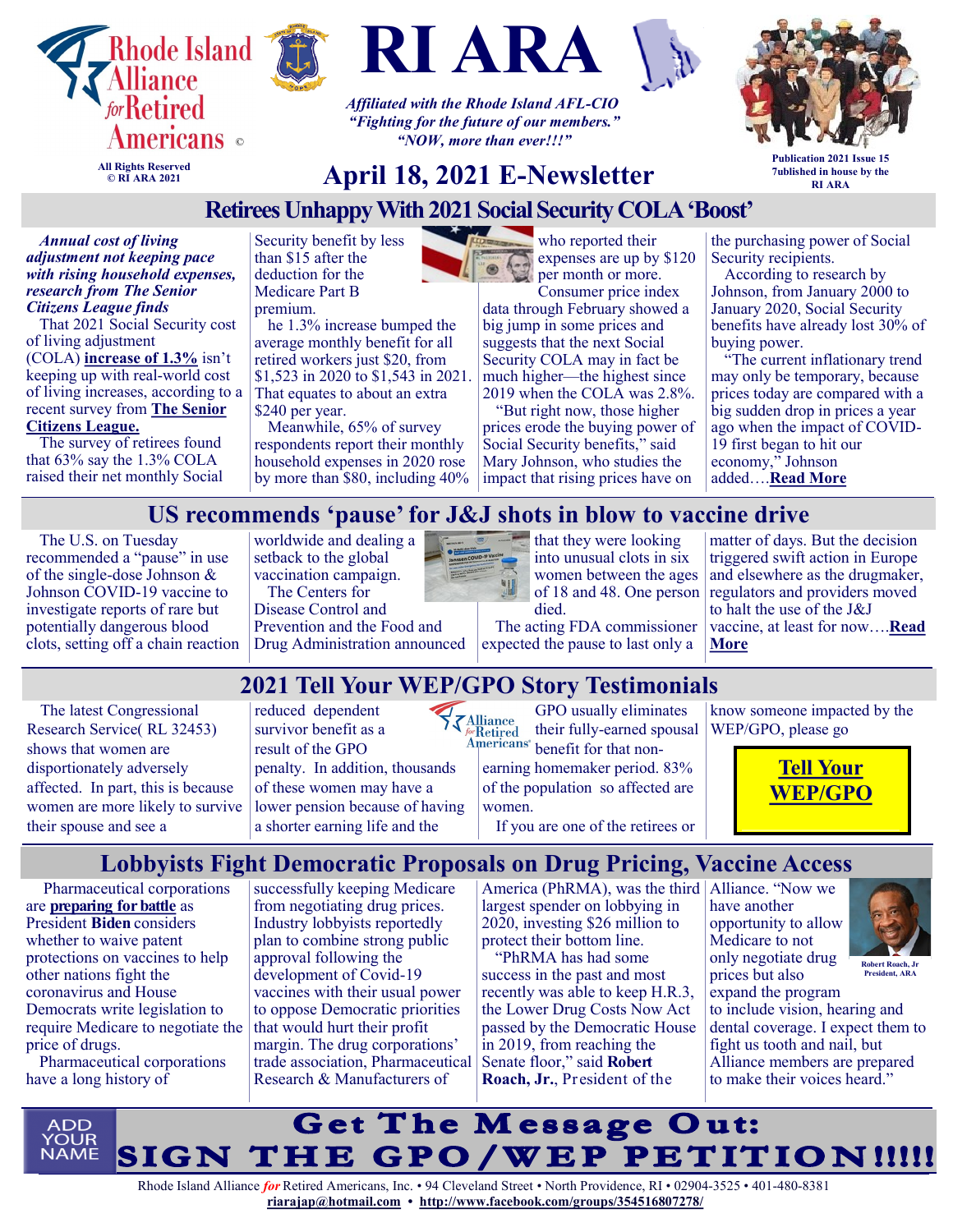#### **5 States With the Worst Health Care for Retirees**

Retirees traditionally flock to the South to spend their golden years in sunshine and warmth. But if you have a health condition, you may want to think twice before making such a move.

The five states with the worst retiree health care are all located in the South, according to WalletHub's [latest annual](https://wallethub.com/edu/best-and-worst-states-to-retire/18592/)  [ranking](https://wallethub.com/edu/best-and-worst-states-to-retire/18592/) of the best states to retire.

The analysis found that the five worst ranked states for retiree health care in 2021 are:

- **West Virginia (No. 50)**
- **Mississippi (No. 49)**
- **Alabama (No. 48)**
- **Tennessee (No. 47)**

◆ Kentucky (No. 46) In ranking the 50 states based on the health care available to retirees, WalletHub looked at more than a dozen metrics, including:

- **COVID-19 testing rate and death rate**
- **Number of family and general physicians per capita**
- **Number of dentists per capita**
- **Top-rated geriatrics hospitals**

2020 taxes (whichever

**Quality of public hospitals** If good health care is paramount for you — and you can stand the cold — staying in the North for retirement might be



paradise of Hawaii topped that list. So, you could retire there if you can afford it.

The top five states for retiree health care are:

- **1. Hawaii**
- **2. Minnesota**
- **3. Vermont**
- **4. Alaska**
- **5. Colorado**

**How to cut your health care costs**

Health care is expensive. That's true no matter where you live — or what age you are. With a little planning, though,

you can hang on to more of your hard-earned cash.

For example, a little oldfashioned "give and take" — like offering to pay in cash — might save you a bundle. As we report in "7 **[Ways Anyone Can Cut](https://www.moneytalksnews.com/how-to-save-on-out-of-pocket-health-care-costs/)  [Their Health Care Costs](https://www.moneytalksnews.com/how-to-save-on-out-of-pocket-health-care-costs/)**":

"Tell the medical office that you're paying cash for a service and ask for a discount. Besides a lower bill, you might be able to negotiate a no-interest payment plan to spread your payments over a few months."

Prescription drugs are a costly fact of life for millions of retirees. But Money Talks News managing editor Karla Bowsher has learned a few things about trimming such expenses.

### **IRS Is Sending Out 'Supplemental' Stimulus Checks**

In a Wednesday **[news release](https://www.irs.gov/newsroom/irs-treasury-disburse-25-million-more-economic-impact-payments-under-the-american-rescue-plan)**, the IRS confirmed that it sent out over 1 million supplemental payments to people whose 2020 tax returns qualified them for additional funds this week. These so-called "plus-up" payments total more than \$2 billion, meaning the average deposit was roughly \$2,000.

The supplemental payments are not a **[fourth stimulus check](https://money.com/fourth-stimulus-check-predictions/)**. They're actually part of the third set of Economic Impact Payments (EIPs) — the \$1,400 per-person ones passed in the American Rescue Plan in March.

In order to quickly distribute these payments, the IRS automatically calculated people's third stimulus checks using data from their 2019 or

were filed most recently). This allowed the government to deliver EIPs relatively fast, but it also meant that tons of taxpayers were issued payments based on outdated information. If your income level dropped or your family size changed, for example, and the IRS didn't know about it yet, you might not have received the correct amount of aid.

With the first and second checks, people just had to wait until they filed their 2020 taxes in order to claim missing stimulus money. But for this third round, the **[American](https://money.com/stimulus-package-2021-checks-unemployment/)  [Rescue Plan](https://money.com/stimulus-package-2021-checks-unemployment/)** specifically included a workaround.



The law set up an "**[additional payment](https://money.com/third-stimulus-check-additional-payment-date/)  [determination date](https://money.com/third-stimulus-check-additional-payment-date/)**" that was supposed to fall

either 90 days after the tax filing deadline or on Sept. 1, whichever came first. However, it now appears to be a rolling situation. The first **[batch](https://www.irs.gov/newsroom/irs-treasury-disburse-more-economic-impact-payments-under-the-american-rescue-plan-total-tops-130-million-with-more-to-come)** of supplemental payments went out last week, and the agency said Wednesday that they "will continue on a weekly basis going forward as the IRS continues processing tax returns from 2020 and 2019."

That's right: Not only is the IRS giving people more money, but it's seemingly also doing so weeks ahead of schedule.

"We are sending these payments to eligible persons as soon as we can, by direct deposit where possible," IRS spokesman Clay Sanford says.

Third stimulus check delivery update

In the past month or so, the IRS has sent Americans about 156 million EIPs worth about \$372 billion. Most of the \$1,400 payments have gone out via direct deposit to people's bank accounts, though some are being mailed as paper checks and debit cards.

The IRS is issuing the third stimulus check in batches. The first batch went out March 12, the second on March 19, and the third March 26. ….**[Read More](https://www.msn.com/en-us/money/personalfinance/irs-is-sending-out-supplemental-stimulus-checks/ar-BB1frw94?ocid=SK2DDHP)**

#### **Is Biden likely to give you a fourth stimulus check?**

Though millions of Americans are still waiting for their third stimulus check — or an extra "top-[up" payment](https://moneywise.com/a/millions-who-paid-tax-on-unemployment-benefits-in-2020-will-soon-start-getting-refunds?utm_source=syn_msna_mon&utm_medium=A&utm_campaign=16418&utm_content=16418_%26quot%3Btop-up%26quot%3B+payment) — some lawmakers and advocates are already pushing for a fourth direct payment. And maybe more.

More than 75 members of Congress say that until the pandemic is over, there should be regular stimulus checks. President Joe Biden is being urged to wrap them into the \$2.3 trillion infrastructure spending plan he's now promoting.

Just a fourth stimulus check could lift more than 7 million people out of poverty, according to an analysis from the Urban-Brookings Tax Policy Center.

But those pulling for more checks are facing considerable resistance. Here's where things stand on whether you'll get another "stimmy" this year.

Millions of Americans are still in financial distress, with about 4 in 10 saying their income remains below its prepandemic levels, according to a



recent [survey](https://content.transunion.com/v/consumer-pulse-us-q1-2021) from the credit bureau TransUnion. Back in January, 56

House Democrats led by Minnesota's Ilhan Omar sent Biden a letter urging him to consider recurring stimulus payments.

"We are experiencing the worst economic crisis since the Great Depression, with millions of Americans either unemployed, forced out of the workforce or facing a decline in hours and wages," the letter said.

And at the end of March, 21 Democratic senators joined the chorus of voices calling for more payments. "Families shouldn't have to worry about whether they'll have enough money to pay for essentials in the months ahead," the senators wrote Biden in a separate letter.

Many households have used stimulus money to cover basic expenses, like groceries and rent, according to a U.S. Bureau of Labor Statistics study of how last year's very first checks were spent….**[Read More](https://www.msn.com/en-us/money/savingandinvesting/is-biden-likely-to-give-you-a-fourth-stimulus-check/ar-BB1fvxiz?ocid=SK2DDHP)**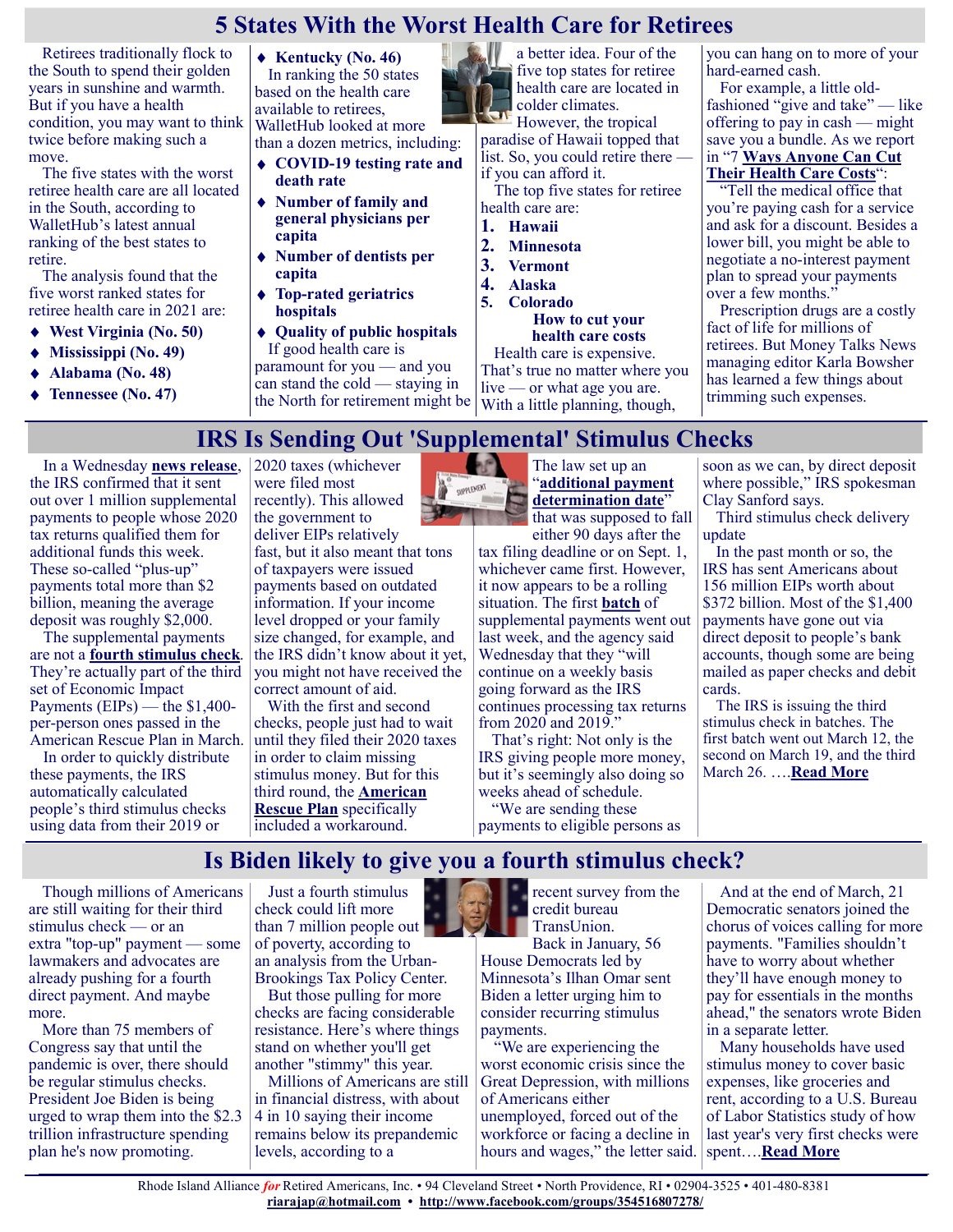#### **CMS Releases New Data Showing How COVID-19 Affects People with Medicare**

The Centers for Medicare & Medicaid (CMS) recently released new data on the impact of COVID-19 on people with Medicare, updating its **[Medicare](https://www.cms.gov/files/document/medicare-covid-19-data-snapshot-fact-sheet.pdf)  COVID-[19 Data Snapshot](https://www.cms.gov/files/document/medicare-covid-19-data-snapshot-fact-sheet.pdf)**. The report captures beneficiary infection and hospitalization rates for most of 2020 (January 1 through December 26). Like previous versions, it shows that certain populations are being disproportionately affected by the virus.

More than 2.7 million people with Medicare were diagnosed with COVID-19 during the snapshot period, and nearly 700,000 were hospitalized. The agency [notes](https://www.cms.gov/newsroom/press-releases/cms-updates-medicare-covid-19-data-snapshot) that since January

2021, cases increased by more than 790,000 and hospitalizations grew by more than 206,000. For the first time since CMS started releasing this snapshot, the rate of rural COVID-19 cases (4,271 per 100,000) surpassed the rate of urban cases (4,151 per 100,000).

American Indian/Alaskan Native beneficiaries again had the highest COVID-19 hospitalization rate (2,393 per 100,000), followed by Black (1,937 per 100,000) and Hispanic (1,617 per 100,000) beneficiaries. These populations also had higher infection rates than their white counterparts.



Notably, the report includes new breakdowns that illustrate the general consistency of these patterns

across age groups. The data also confirms other **[well documented](https://www.medicarerights.org/medicare-watch/2020/07/30/new-data-show-persistent-disparities-in-covid-19-cases)  [disparities](https://www.medicarerights.org/medicare-watch/2020/07/30/new-data-show-persistent-disparities-in-covid-19-cases)**, including those based on Medicare enrollment type and eligibility. People who are dually eligible for both Medicare and Medicaid had nearly three times the rate of infection and hospitalization than people who only have Medicare, and those with End-Stage Renal Disease (ESRD) were roughly

three times more likely to be infected and six times more

likely to hospitalized than beneficiaries without ESRD.

These trends continue to underscore the need for an equitable approach to COVID-19 prevention and awareness. Accordingly, CMS also issued new **COVID-[19 vaccine](https://www.cms.gov/About-CMS/Agency-Information/OMH/resource-center/COVID-19-Vaccine-Resources)  [resources](https://www.cms.gov/About-CMS/Agency-Information/OMH/resource-center/COVID-19-Vaccine-Resources)** to help health care professionals, community partners, and consumers discuss the impact of the pandemic and the importance of getting vaccinated. The materials, which include FAQs and outreach toolkits, are available here: **[Go.CMS.gov/](https://www.cms.gov/About-CMS/Agency-Information/OMH/resource-center/COVID-19-Vaccine-Resources) [omhcovid19vaccine](https://www.cms.gov/About-CMS/Agency-Information/OMH/resource-center/COVID-19-Vaccine-Resources)**.

#### **Education About COVID-19 Vaccines Continues as Access Increases**

At least **[110 million people in](https://www.washingtonpost.com/graphics/2020/health/covid-vaccine-states-distribution-doses/)  [the United States](https://www.washingtonpost.com/graphics/2020/health/covid-vaccine-states-distribution-doses/)** have received at least one dose of any of the three approved COVID-19 vaccines, and over 64 million people have been fully vaccinated. In the last week, the average number of doses administered per day has been over 3 million, and states are moving forward with plans to expand access to the vaccines for all adults.

The federal Centers for Disease Control and Prevention (CDC) has many resources describing **[how vaccines work,](https://www.cdc.gov/coronavirus/2019-ncov/vaccines/different-vaccines/how-they-work.html)**  explaining the **[differences](https://www.cdc.gov/coronavirus/2019-ncov/vaccines/different-vaccines.html)  [between the three authorized](https://www.cdc.gov/coronavirus/2019-ncov/vaccines/different-vaccines.html)  [vaccines](https://www.cdc.gov/coronavirus/2019-ncov/vaccines/different-vaccines.html)**, and **[urging](https://www.cdc.gov/coronavirus/2019-ncov/vaccines/vaccine-benefits.html)  [people](https://www.cdc.gov/coronavirus/2019-ncov/vaccines/vaccine-benefits.html)** who can get vaccinated to do so. The CDC also supports **[Vaccine Finder](https://vaccinefinder.org/search/)**,

an **[online tool](https://www.cdc.gov/vaccines/covid-19/reporting/vaccinefinder/vaccinefinder-factsheet.html)** that may make it easier for people to find local places to receive their vaccinations.

But concerns linger for some, as they weigh whether the vaccine is right for them. Kaiser Family Foundation (KFF) polling reveals that different populations and political groups **[display varying degrees](https://www.kff.org/coronavirus-covid-19/dashboard/kff-covid-19-vaccine-monitor-dashboard/)  [of eagerness to get vaccinated](https://www.kff.org/coronavirus-covid-19/dashboard/kff-covid-19-vaccine-monitor-dashboard/)**, from "already got vaccinated" and "get the vaccine as soon as you can" to "definitely not getting vaccinated." Many of the commonly cited

reasons for COVID-19 vaccine hesitancy could likely be addressed through enhanced outreach and education. For example, while some people have expressed concerns about



vaccine safety and efficacy, the CDC says the vaccines **[are very safe and](https://www.cdc.gov/coronavirus/2019-ncov/vaccines/safety/safety-of-vaccines.html)  [very effective](https://www.cdc.gov/coronavirus/2019-ncov/vaccines/safety/safety-of-vaccines.html)** at preventing

serious illness from COVID -19. Other people may fear they will be charged a lot of money for the vaccine. But as AARP explains, federal law makes the vaccine **[free for everyone,](https://www.aarp.org/health/medicare-insurance/info-2020/cms-rule-makes-covid-19-vaccines-free.html)**  including those with Medicare, Medicaid, private insurance, or no insurance at all. Still others may not speak English fluently and may struggle to understand why, where, and how to get a vaccine.

Because the reasons may vary across populations, there is a need for community-specific solutions. One such endeavor, led by KFF, **[brings Black health](https://www.greaterthancovid.org/)  [care workers and community](https://www.greaterthancovid.org/)** 

**[leaders together](https://www.greaterthancovid.org/)** to explore and address the concerns of people in the Black community who may be hesitant about getting the vaccine and to answer frequently asked questions.

nother campaign, **[Made to](https://madetosave.org/)  [Save,](https://madetosave.org/)** focuses on increasing vaccine equity, access, and information in communities of color, who have been hit hardest by the pandemic.

At Medicare Rights, we encourage everyone eligible to discuss their individual situations with their medical providers to determine the best course of action. Vaccines save lives and work best when as many people as possible are vaccinated.

#### **Biden Administration Should Withdraw All Approvals of Medicaid Work Requirements**

The Trump Administration approved policies in 13 state demonstration projects (or "waivers") that take Medicaid coverage away from people who don't comply with stringent work requirements. Implementation of all these policies is on hold due to litigation and the pandemic. Taking coverage away from enrollees or otherwise conditioning coverage on meeting a work requirement doesn't further Medicaid's

purposes — which demonstrations must do — and accordingly, the Biden Administration

should now withdraw all of the previous approvals.

The Biden Administration recently withdrew Arkansas' and New Hampshire's authority to continue these policies. It had previously notified all states with work requirement policies that it was considering withdrawing their demonstration approvals based on evidence that these



restrictive policies cause significant harm to Medicaid enrollees and

because the COVID-19 pandemic has "greatly increased the risk" of unintended coverage loss. **[Georgia,](https://www.medicaid.gov/medicaid/section-1115-demonstrations/downloads/ga-cms-ltr-from-state-03122021.pdf) [Indiana,](https://www.medicaid.gov/medicaid/section-1115-demonstrations/downloads/in-cms-ltr-from-state-03102021.pdf) [Nebras](https://urldefense.com/v3/__https:/www.medicaid.gov/medicaid/section-1115-demonstrations/downloads/nb-cms-ltr-from-state-02242021.pdf__;!!OXx53w!mKxjXSGsSk1r7eVWPMe264VZrmvv54KuEpl8jkedAwB6uWZN_ydQLNisrl-70A$) [ka,](https://urldefense.com/v3/__https:/www.medicaid.gov/medicaid/section-1115-demonstrations/downloads/nb-cms-ltr-from-state-02242021.pdf__;!!OXx53w!mKxjXSGsSk1r7eVWPMe264VZrmvv54KuEpl8jkedAwB6uWZN_ydQLNisrl-70A$) [Ohio,](https://urldefense.com/v3/__https:/www.medicaid.gov/medicaid/section-1115-demonstrations/downloads/oh-cms-ltr-from-state-03112021.pdf__;!!OXx53w!mKxjXSGsSk1r7eVWPMe264VZrmvv54KuEpl8jkedAwB6uWZN_ydQLNgt04v7Wg$) [South Carolina](https://urldefense.com/v3/__https:/www.medicaid.gov/medicaid/section-1115-demonstrations/downloads/sc-cms-ltr-from-state-03112021.pdf__;!!OXx53w!mKxjXSGsSk1r7eVWPMe264VZrmvv54KuEpl8jkedAwB6uWZN_ydQLNgIkkvikA$)**, and **[Utah](https://urldefense.com/v3/__https:/www.medicaid.gov/medicaid/section-1115-demonstrations/downloads/ut-cms-ltr-from-state-03122021.pdf__;!!OXx53w!mKxjXSGsSk1r7eVWPMe264VZrmvv54KuEpl8jkedAwB6uWZN_ydQLNiMUGrgDg$)** have objected to the Administration's planned action, but the Administration should nevertheless continue with its plan.

The Trump Administration claimed that requiring work or other activities as a condition of coverage would "improve beneficiaries' health," ignoring [evidence](https://www.cbpp.org/research/poverty-and-inequality/work-requirements-dont-cut-poverty-evidence-shows) from other programs suggesting these restrictions would significantly harm Medicaid enrollees. After states began implementing these policies, their experiences confirmed the **[harmful](https://www.cbpp.org/research/health/states-experiences-confirm-harmful-effects-of-medicaid-work-requirements)  [effects](https://www.cbpp.org/research/health/states-experiences-confirm-harmful-effects-of-medicaid-work-requirements)** of work requirements….**[Read More](https://www.cbpp.org/blog/biden-administration-should-withdraw-all-approvals-of-medicaid-work-requirements)**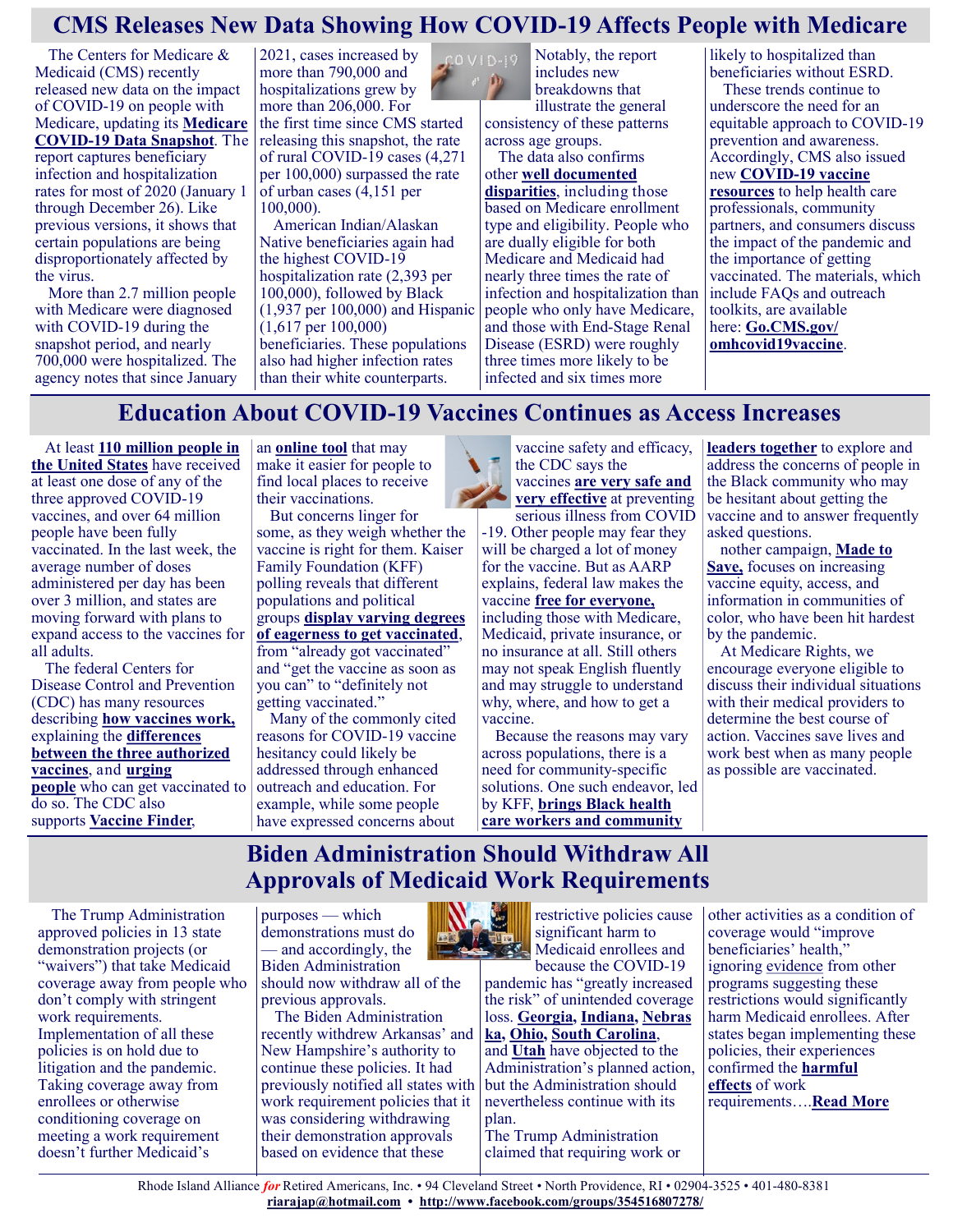#### **Biden Seeks \$400 Billion to Buttress Long-Term Care. A Look at What's at Stake**

There's widespread agreement assistance, said Ai-jen that it's important to help older adults and people with disabilities remain independent as long as possible. But are we prepared to do what's necessary, as a nation, to make this possible?

That's the challenge President Joe Biden has put forward with his bold proposal to spend \$400 billion over eight years on home and community-based services, a major part of his \$2 trillion infrastructure plan.

It's a "historic and profound" opportunity to build a stronger framework of services surrounding vulnerable people who need considerable ongoing Poo, director of Caring Across Generations, a national group advocating for older adults, individuals with disabilities, families and caregivers.

It comes as the coronavirus pandemic has wreaked havoc in nursing homes, assisted living facilities and group homes, killing more than 174,000 people and triggering awareness of the need for more long-term care options.

"There's a much greater understanding now that it is not a good thing to be stuck in longterm care institutions" and that community-based care is an

"essential alternative, which the vast majority of people would prefer," d. said Ari Ne'eman, senior

research associate at Harvard Law School's Project on Disability.

"The systems we do have are crumbling" due to underfunding and understaffing, and "there has never been a greater opportunity for change than now," said Katie Smith Sloan, president of LeadingAge, at a recent press conference where the president's proposal was discussed. LeadingAge is a national association of more than 5,000 nonprofit nursing homes, assisted living centers, senior living

communities and home care providers.

But prospects for the president's proposal are uncertain. Republicans **[decry its](https://www.washingtonpost.com/politics/gop-attacks-biden-infrastructure-debt/2021/04/04/321ad05a-93b7-11eb-a74e-1f4cf89fd948_story.html)  [cost](https://www.washingtonpost.com/politics/gop-attacks-biden-infrastructure-debt/2021/04/04/321ad05a-93b7-11eb-a74e-1f4cf89fd948_story.html)** and argue that much of what the proposed American Jobs Plan contains, including the emphasis on home-based care, **[doesn't](https://www.washingtonpost.com/politics/2021/04/05/gop-claim-that-only-5-7-percent-bidens-plan-is-real-infrastructure/)  [count as real infrastructure](https://www.washingtonpost.com/politics/2021/04/05/gop-claim-that-only-5-7-percent-bidens-plan-is-real-infrastructure/)**.

"Though this [proposal] is a necessary step to strengthen our long-term care system, politically it will be a challenge," suggested Joseph Gaugler, a professor at the University of Minnesota's School of Public Health, who studies long-term care….**[Read](https://khn.org/news/article/biden-seeks-400-billion-to-buttress-long-term-care-a-look-at-whats-at-stake/)  [More](https://khn.org/news/article/biden-seeks-400-billion-to-buttress-long-term-care-a-look-at-whats-at-stake/)**

## **Seniors Have the Steepest Housing Challenge**

*Note: This article was published in 2017 and in 2021 is still prevalent.*

**More vulnerable to poverty and homelessness than previous generations, today's elderly need affordable housing at an ever-growing rate.**

Economists have been talking for years about the huge demand for affordable seniors housing that will come as the baby boom generation passes through retirement and grows frail. Meeting that demand is becoming a problem, but housing advocates have several ideas that can make a difference—all of which, and more, will be sorely needed.

"It's really an 'all-of-theabove' type of answer," says Linda Couch, vice president of housing policy for LeadingAge, an association of nonprofit organizations dedicated to providing services for older adults.

Seniors Housing Already in Crisis Millions of elderly people already suffer from the lack of an affordable place to live. In fact, more than 4 million people above the age of 65 live in poverty, according to the U.S. Department of Health and Human Services. Of those individuals, only 1.6 million receive rental subsidies from HUD.

"That's a gap of 2.4 million," says Corianne Payton Scally, senior research associate for the Urban Institute.

In New York City, for example, more than 200,000 elderly people have put their names on waiting lists to get into the city's few Sec. 202 **(the [federal](https://portal.hud.gov/hudportal/HUD?src=/program_offices/housing/mfh/progdesc/eld202)** 

**[Supportive Housing for](https://portal.hud.gov/hudportal/HUD?src=/program_offices/housing/mfh/progdesc/eld202)  [the Elderly Program\)](https://portal.hud.gov/hudportal/HUD?src=/program_offices/housing/mfh/progdesc/eld202)** seniors housing properties. "Seniors are probably dying before they get into affordable housing," says Couch.

**A More Vulnerable Generation** One piece of the solution may be to simply increase the incomes of seniors through rental subsidies like housing vouchers. Nearly half of the people now being served by the federal Sec. 8 Housing Choice Voucher Program are seniors. Recent proposals in Congress, however, would cut the voucher program rather than expand it.

Today's seniors are significantly more vulnerable than earlier generations. They're less likely to own a home and raised fewer children than prior generations. "They're outliving their savings and don't have three or four children to take care of them," says Andrea Ponsor, executive vice president for policy for Stewards of Affordable Housing for the Future. "There are a growing number of senior 'orphans' with no immediate family."

Further, the number of elderly homeless people could double between now and 2030, says Couch. Seniors may also be forced to cut back on what they spend on food or health care to pay for housing. "They show up in emergency rooms with conditions that might have been prevented had these seniors had more stable housing," says Ponsor….**[Read More](https://www.multifamilyexecutive.com/design-development/seniors-have-the-steepest-housing-challenge_o#:~:text=Millions%20of%20elderly%20people%20already,receive%20rental%20subsidies%20from%20HUD)**

#### **Insurers use prior authorization to keep people from getting care**

Private insurers are increasingly using prior authorization as a tool to keep people from getting needed care. Allison Bell reports for **[Think](https://www.thinkadvisor.com/2021/04/08/physicians-say-prior-authorization-fights-are-back/)  [Advisor](https://www.thinkadvisor.com/2021/04/08/physicians-say-prior-authorization-fights-are-back/)** on what physicians are saying about the hoops they must jump through to ensure their patients' care is covered. If you are enrolled in traditional Medicare, you do not have to worry about prior authorization rules; you and your physicians do not have to seek approval for care in advance of treatment. If

you are enrolled in a Medicare Advantage plan, you might find that these rules make it

harder for you to get needed care. In a survey for the American

Medical Association, one in three physicians do not believe that there is clinical validity to insurers' prior authorization programs. The rules are virtually never or never based on medical society guidelines. One in 11 physicians say that these programs hurt patients. Nearly

**PRIOR** one in four physicians **AUTHORIZATION REQUIRED** 

say patients often do not comply with medical guidance because of

prior authorization rules. Prior authorization rules are

burdensome and time-consuming for physicians. They say that they typically have 40 procedures for which they need to secure prior authorization each week.

One big issue is that the insurers do not disclose the terms of their prior authorization programs. Because they are not

open to public scrutiny, they can impose them without having to justify them. Moreover, they can impose them with little worry of a big expose on their lack of validity.

Recently, **[CMS removed](https://justcareusa.org/cms-rule-would-make-prior-authorization-easier-for-people-in-most-federal-programs-except-medicare-advantage/)  [barriers to prior](https://justcareusa.org/cms-rule-would-make-prior-authorization-easier-for-people-in-most-federal-programs-except-medicare-advantage/)** 

**[authorization](https://justcareusa.org/cms-rule-would-make-prior-authorization-easier-for-people-in-most-federal-programs-except-medicare-advantage/)** in most federal programs, but not Medicare Advantage. It's time to go the next step. Congress should either prohibit their use or require full disclosure and justification for each rule insurers use.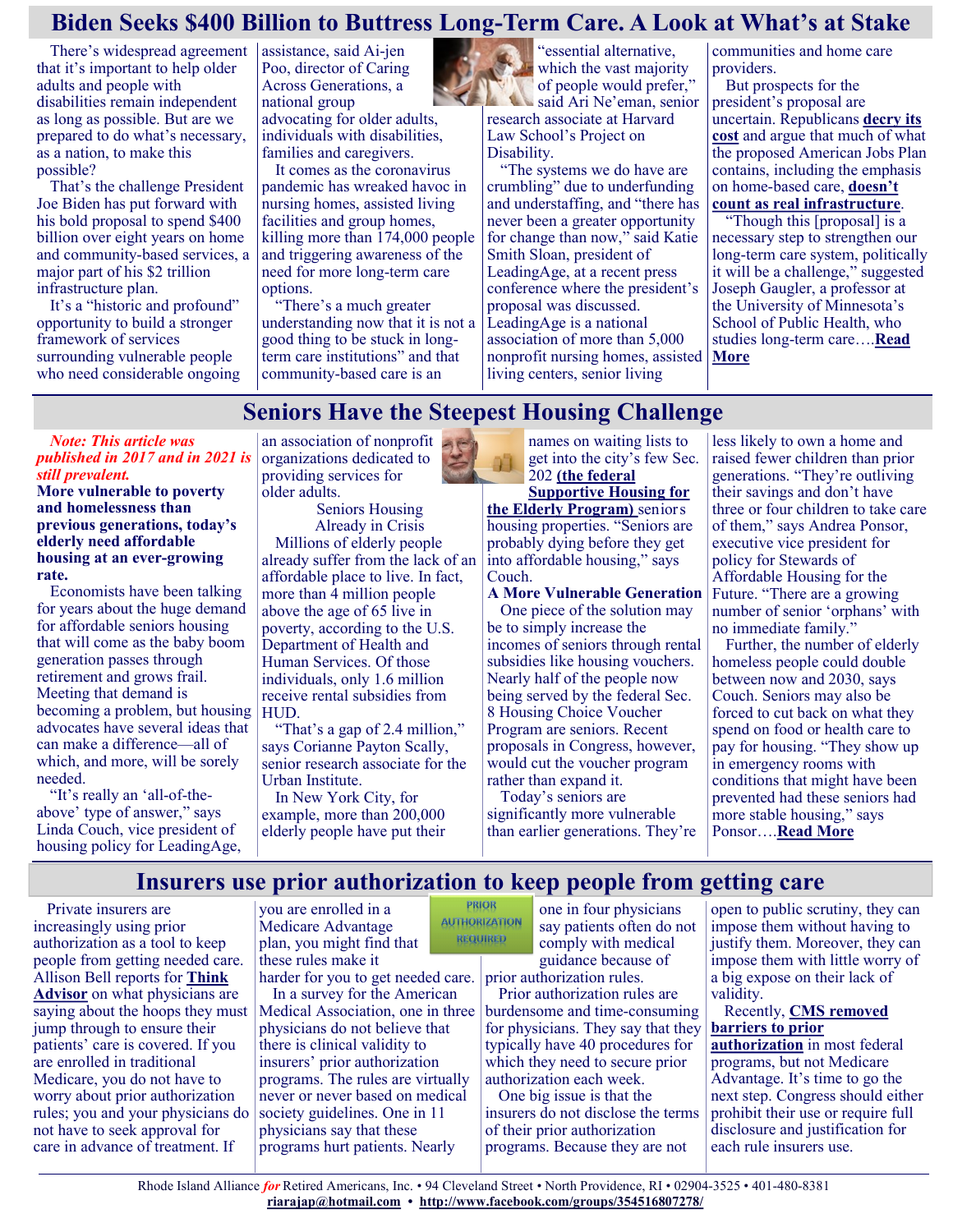#### **How does your credit score compare to other people in your state?**

What is the average credit score in America?

Fair Isaac Corp.'s FICO Score and VantageScore are two of the most widely used scoring models in the country. Both models range between 300 and 850 — and the higher the score, the better. The average **[credit](https://www.valuepenguin.com/credit-scores)  [score](https://www.valuepenguin.com/credit-scores)** varies greatly among different populations, ages and income levels, some of which are explored below.

The average credit score in the U.S. is at an all-time high of 711. This coincides with what

the Consumer Financial Protection Bureau defines as "prime."

About 1 in 5 American adults either have no credit history ("credit invisible") or are unscorable. As a result, these individuals will have difficulty obtaining new lines of credit.

In the eyes of lenders, credit scores fall into several buckets, which indicate how risky it may be to extend credit to an individual. Outside of playing a role in approvals for a loan or credit, these scores can also



impact an individual's lending terms. Perhaps the most important terms among those are interest

rates.

The higher an individual's credit score, the lower their quoted APR will typically be.

FICO credit scores break down in the following manner:

- **800 to 850: Exceptional**
- **740 to 799: Very good**
- **670 to 739: Good**
- **580 to 669: Fair**
- **300 to 579: Very poor**

This means the average credit score of 711 is in the good range.

Though the average credit score has generally improved since 2005, slight dips were seen around the Great Recession that ended in 2009. A large number of people declaring bankruptcy or defaulting on their loans would have caused their credit scores to plummet, which in turn would have affected the overall average.

#### **Will It Help — or Hurt — If I Wait to Take My Social Security Benefit?**

Welcome to our "Social Security O&A" series. You ask a question about Social Security, and a guest expert answers it.

Today's question comes from Virginia:

"My husband is 65 and I am 63. Neither one of us have started taking Social Security. He is waiting until full retirement age to take his Social Security.

Since half of his Social Security is more than I would receive on my own, I would like to take that. Do I have to wait until my full retirement age to take that option, or can I start mine earlier and switch to half

of his when I reach full Social Security age?" **Life expectancy and the best time to claim**

Virginia: What you probably really want to know is what the optimal claiming strategy is for someone in your situation. So, instead of answering your question directly, I decided to just identify an optimal strategy, using our **[Social Security](https://www.moneytalksnews.com/solutions/social-security/)  [Choices algorithm](https://www.moneytalksnews.com/solutions/social-security/)**.

I do not know your actual Social Security benefits, but I can choose a set of numbers that reflect what you have described in your question. For your husband, I used a Social

Security benefit at full retirement age of \$2,000. For yourself, I put in \$750, an amount less than half your husband's benefit[..](https://www.moneytalksnews.com/?utm_source=msn&utm_medium=feed&utm_campaign=msn-newsletter-signup#newsletter)

Since very few people can really predict how long they might live, and optimal strategies depend on life expectancy, our algorithm provides optimal strategies for different life expectancies. We generally start with a scenario where people live a "normal" life expectancy for people who are now 62. This is 86 for women and 82 for men.

Under this normal life expectancy scenario, your optimal strategy is to claim your Social Security benefits now and receive \$581 per month. You will not receive \$750 because you are claiming before your full retirement age. Your husband should wait until 68 to claim his benefits and receive a monthly benefit of \$2,292 This is more than \$2,000 because he waited to claim benefits until after his full retirement age, and benefits increase by 8% each year you wait to claim beyond your full retirement age.

#### **The Gender Vaccine Gap: More Women Than Men Are Getting Covid Shots**

Mary Ann Steiner drove 2½ hours from her home in the St. Louis suburb of University City to the tiny Ozark town of Centerville, Missouri, to get vaccinated against covid-19. After pulling into the drive-thru line in a church parking lot, she noticed that the others waiting for shots had something in common with her.

"Everyone in the very short line was a woman," said Steiner, 70.

Her observation reflects a national reality: More women than men are getting covid vaccines, even as **[more men are](https://www.cdc.gov/nchs/nvss/vsrr/covid_weekly/index.htm#SexAndAge)  [dying](https://www.cdc.gov/nchs/nvss/vsrr/covid_weekly/index.htm#SexAndAge)** of the disease. KHN examined vaccination dashboards for all 50 states and the District of Columbia in early April and found that each of the

38 that listed gender breakdowns showed more women had received shots than men.

Public health experts cited many reasons for the difference, including that women make up three-quarters of the workforce in health care and education, sectors prioritized for initial vaccines. Women's **[longer life](https://www.cdc.gov/nchs/products/databriefs/db355.htm)  [spans](https://www.cdc.gov/nchs/products/databriefs/db355.htm)** also mean that older people in the first rounds of vaccine eligibility were more likely to be female. But as eligibility expands to all adults, the gap has continued. Experts point to women's roles as caregivers and their greater likelihood to seek out preventive health care in general as contributing factors. In Steiner's case, her daughter



spent hours on the phone and computer, scoping out and setting up

vaccine appointments for five relatives. "In my family, the women are about a million times more proactive" about getting a covid vaccine, Steiner said. "The females in families are often the ones who are more proactive about the health of the family."

As of early April, statistics showed the vaccine breakdown between women and men was generally close to 60% and 40% — women made up 58% of those vaccinated in Alabama and 57% in Florida, for example.

States don't measure vaccinations by gender uniformly, though. Some break down the statistics by total vaccine doses, for example,

while others report people who have gotten at least one dose. Some states also have a separate category for nonbinary people or those whose gender is unknown.

A handful of states report gender vaccination statistics over time. That data shows the gap has narrowed but hasn't disappeared as vaccine eligibility has expanded beyond people in long-term care and health care workers.

**[In Kentucky](https://govstatus.egov.com/ky-covid-vaccine)**, for instance, 64% of residents who had received at least one dose of vaccine by early February were women and 36% were men. As of early April, the stats had shifted to 57% women and 43% men..**[Read More](https://khn.org/news/article/gender-vaccine-gap-more-women-than-men-vaccinated-against-covid/)**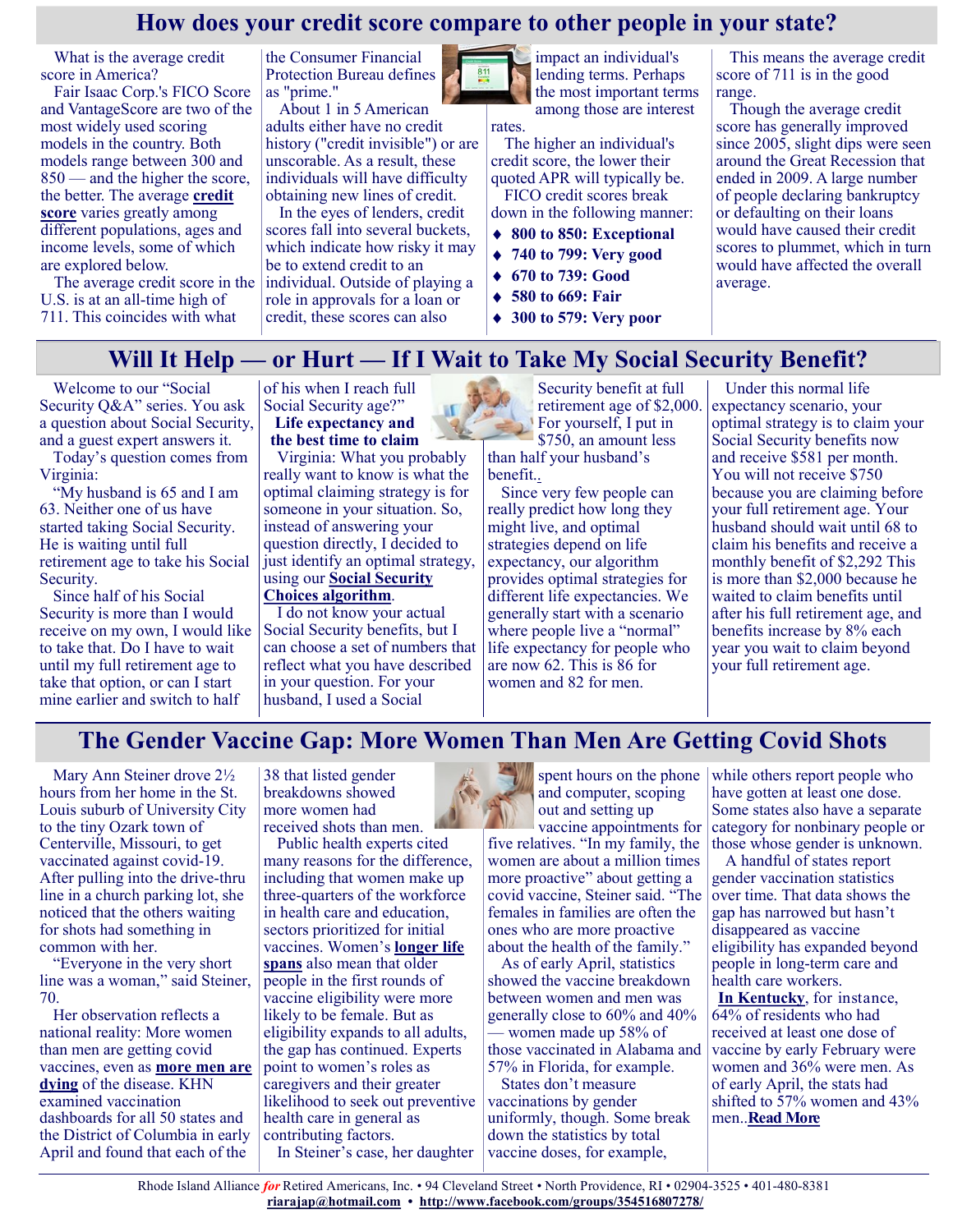#### **Will Biden expand Medicare benefits or strengthen the ACA?**

Jeff Stein reports for the **[Washington Post](https://www.washingtonpost.com/us-policy/2021/04/12/sanders-pelosi-biden-obamacare-medicare/)** on health care reform proposals the Biden administration could include in the American Families Plan. House Speaker Nancy Pelosi is urging President Biden to invest in strengthening the Affordable Care Act. Senator Bernie Sanders wants him to add additional benefits to Medicare and make Medicare available to people 60 and older.

Speaker Pelosi wants the next Congressional legislation to make greater subsidies to people under the Affordable Care Act

permanent. In March, Congress expanded subsidies but they are temporary. Her proposal would further entrench for-profit insurers in our health care system.

Senator Sanders wants to shore up .the Medicare benefit package. He wants it to include dental, vision and hearing services. He also wants to lower the age of Medicare eligibility to 60 or 55. These benefits could bring down health care costs substantially for the 23 million



people over 6o who are not eligible for Medicare today as well as for the 65 million people with Medicare.

Biden, for his part, should recognize that pumping more money into our nation's corporate health insurance system is going to drive up costs and keep us from having a sustainable universal health care system. Expanding public health insurance administered directly by the federal government is the only way to get a handle on health care costs and drive

health care system improvements.

The Biden administration is working on the American Families Plan. Right now, it appears it will cover child care, anti-poverty programs and health care. It could reduce prescription drug spending by \$450 billion over ten years. Senator Sanders wants these savings, which are largely from Medicare, to benefit people with Medicare. Using the money on the ACA or any other health care initiative would take money out of Medicare….**[Read More](https://justcareusa.org/will-biden-expand-medicare-benefits/)**

#### **What happens to your debt after you die?**

Death signifies the end for most earthly connections but not quite so for debt. If you owe money and leave it unpaid while you are alive, it will continue to snowball and need to be taken care of even long after you die. Debt could be in any form: a personal loan, a mortgage or an unsecured credit card liability, among others. And although they may vary in amount, they all have to be paid off with the accumulated interest within a certain time.

When you are gone, the responsibility for settling the debt goes to someone else. Typically, a deceased person's will is consulted to find out how they intended the debt to be settled. In the absence of a will, your [estate](https://www.investopedia.com/terms/e/estate.asp) – or the total of all your possessions and assets – is used to pay off debt. In many cases, a member of your family

may be responsible for your debt settlement but often people unrelated to you could also be tasked with the process. If you have debt, it is a wise move to have a thorough knowledge of how it is going to be settled once you are gone.

Who is responsible for your debt after you die?

If you have children or a **[surviving spouse](https://www.bankrate.com/debt/debt-responsibility-after-spouse-death/)**, you may be worried about what will become of your debt after you die, which is a legitimate concern.

Depending on their relationship to you and your debt, certain individuals could inherit your debt, even if they are not related to you. These individuals are:

**Spouses:** Some states require joint property to be put towards debt when a spouse

dies. These states include Arizona, California, Idaho, Louisiana, Nevada, New Mexico, Texas, Washington and Wisconsin.

- **Joint account holders:** If you opened up a bank account with another person, that person would be responsible for any debts associated with that account.
- **Co-signers:** If you take out a loan for a business, house or car with another person, he or she would still be responsible for any payments after you pass away.
- **Estate executors (in certain situations):** Although executors are generally not personally liable for an estate's debt, they can be held responsible if they are careless in their management of the

estate's assets or fail to pay the estate's debts before allocating assets to the beneficiaries.

What types of debts can be inherited? As stated, some debts can be inherited, but it depends on a few factors and what kind of debt it is.

#### **Medical bills**

Each state has different rules on how medical debt is handled after you die. However, medical debt is usually the first debt to be settled by an estate. If you receive Medicaid after turning 55, your state will likely place a lien on your house to recoup any payments you received. Because there are a lot of nuances with medical debt, you should consult an attorney to understand how your debt will be settled when you die….**[Read](https://www.msn.com/en-us/money/personalfinance/what-happens-to-your-debt-after-you-die/ar-BB1arqwK)  [More](https://www.msn.com/en-us/money/personalfinance/what-happens-to-your-debt-after-you-die/ar-BB1arqwK)**

#### **Federal Commitment to Addressing Alzheimer's and Related Dementias**

Alzheimer's disease and related dementias change the way people remember, think, and act. These diseases can be devastating for the individuals who have them and for their families and caregivers. Taking action against Alzheimer's and related dementias is a priority for the federal government.

The **[National Alzheimer's](https://aspe.hhs.gov/national-alzheimers-project-act)  [Project Act \(NAPA](https://aspe.hhs.gov/national-alzheimers-project-act)**), signed into law in January 2011, called for a coordinated national plan to accelerate research and

improve care and services for people living  $\mu$ with Alzheimer's and related dementias and their families.

*As the economic costs of care continue to climb — along with costs associated with loss of independence and quality of life — we are more driven than ever to discover, develop, disseminate, and implement solutions that will improve the lives of those with dementia, their caregivers, and their* 

*communities. – Francis S. Collins, M.D., Ph.D., Director, National Institutes of Health (NIH)*

With guidance from experts and public input, the first [National Plan to Address](https://aspe.hhs.gov/national-plans-address-alzheimers-disease)  [Alzheimer's Disease](https://aspe.hhs.gov/national-plans-address-alzheimers-disease) was released in 2012 and is updated annually. The plan establishes five ambitious goals to both prevent future cases of Alzheimer's disease, and to better meet the needs of families currently facing this disease:

- ♦ Prevent and effectively treat Alzheimer's disease by 2025
- ◆ Optimize care quality and efficiency
- Expand supports for people with Alzheimer's disease and their families
- ◆ Enhance public awareness and engagement
- **Track progress and drive** improvement
- ...**[Read More](https://www.alzheimers.gov/taking-action/federal-response)**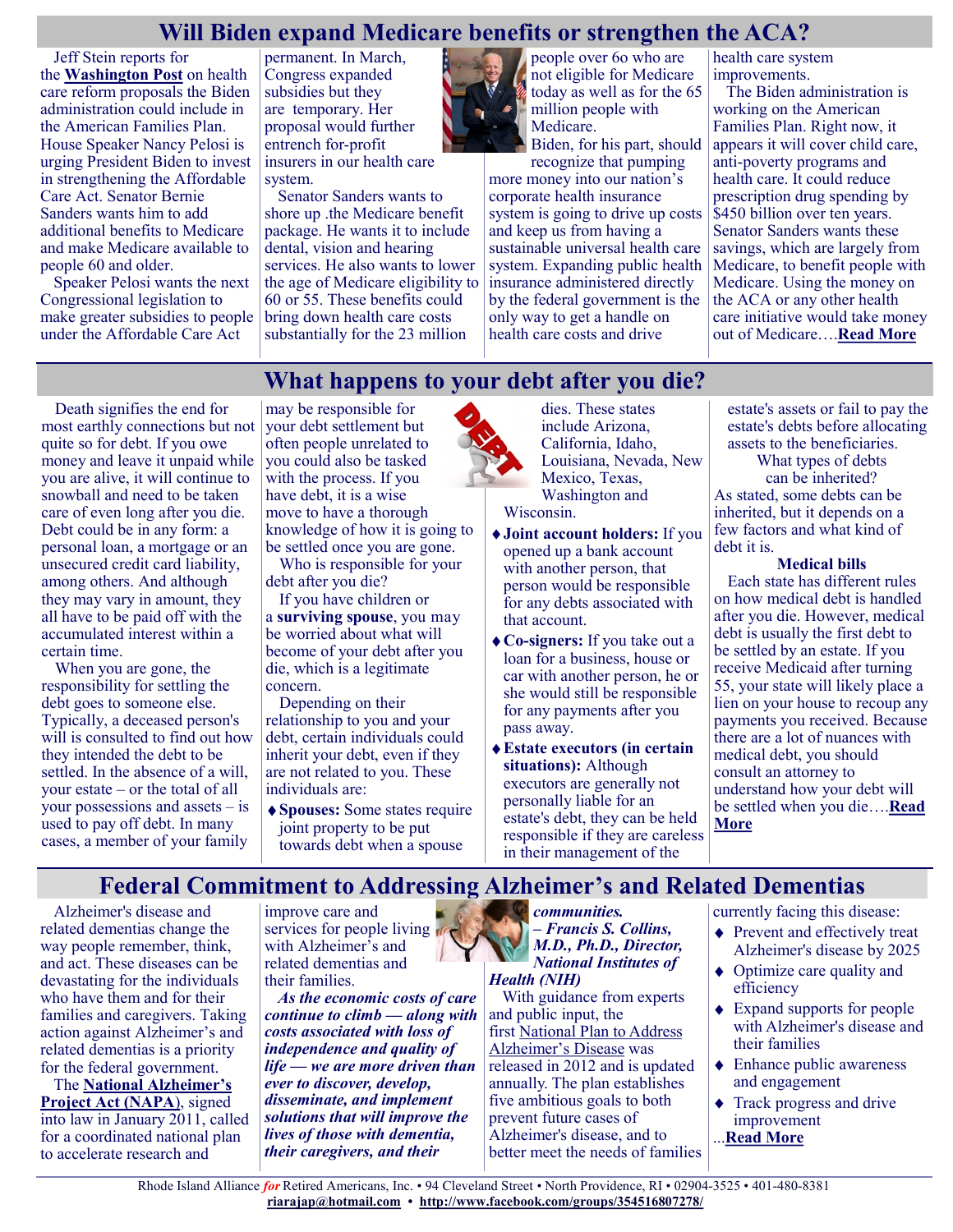# **RIARA HealthLink Wellness News** *Reduction Reduction***ly and** *Reduction***ly and** *Reduction***ly <b>Reduction**



# **Assisted Living Centers Can Do More for Dementia Patients, Experts Say**

U.S. assisted living facilities often have activities to keep seniors socially engaged -- but a new study says they need to ensure that residents with dementia are not left out.

Researchers observed residents and staff at four assisted living communities over the course of a year.

They found that a few factors stood out as key to keeping residents with dementia socially and mentally engaged day to day. Getting to know the residents as people -- and not only dementia patients -- was "foundational."

Basic care and safety are always essential, said lead researcher Candace Kemp, a professor at Georgia State University's Gerontology Institute.

"But we also want to treat people like people," she said.

That means knowing something about residents' backgrounds, like their occupation before they retired - as well as their interests, likes and dislikes. Beyond that, Kemp said, it means observing individuals during daily routines, and noticing how they respond to different situations or try to communicate.

In one example from the study, a staff member said, "When Emily's about to get really fretful about something, she'll sit there

biting her nails. ... Then she's looking out the window. Then she wants to get your attention." Kemp's team found that

when staff, volunteers and family members were able to "be in the moment," and change up activities or discussions when needed, residents benefited. And residents, themselves, underscored the importance of meeting them "on their terms," the researchers found.

One resident said, "If I see where I can do it successfully. I'll do it. If I see I can't do it successfully, I'll just turn it down."

Group activities and outings are part of life at many assisted living facilities. The communities in the study regularly offered arts and crafts, live music, games, religious services and chances for residents to exercise, talk or watch movies.

"But what's meaningful to one person may not be to another," Kemp said. "With group activities, it's hard to get everyone engaged."

Dementia adds another layer, she pointed out. People may be frustrated by a game, or find music too loud, or feel uncomfortable in a large group.

"So residents with dementia can be left behind," Kemp said.

Small-group activities can be



too.

one way to address that. But informal interactions between residents and staff and volunteers, or with each other, are vital,

"In my opinion, meaningful engagement is less about the formal activities, and more about the spontaneous daily interactions," said Sam Fazio, senior director of quality care and psychosocial research at the Alzheimer's Association. He was not part of the study.

The association has laid out recommendations for assisted living residences and nursing homes on how to achieve "person-centered" care. Fazio said the new findings align with those guidelines.

"It's no longer appropriate to just pull everyone into the room when it's Bingo time," Fazio said.

Informal interactions involve everyone, he noted, not just activity staff.

"Walking to the dining room can turn into a conversation about your time as a professor before you retired," Fazio said.

It sounds simple, he noted. But the importance of seeing the individual, Fazio said, can get lost when staff are focused on basics like dressing, medication and meal times.

The process of getting to know a resident can begin with a

meeting of staff, family members and the person with dementia. But it's not just "one and done," Fazio said.

For one, what family members have to say about a loved one's likes and dislikes may not tell the whole story. And, Fazio said, people's preferences and needs change over time, as their dementia progresses.

Assisted living residences can vary widely from one to the next. In this study, the smallest had six residents while the largest had more than 100.

Similarly, staff training varies, Kemp said. And whether information about individual residents is disseminated among staff -- and put to good use - would vary, too, she noted.

The pandemic has, of course, complicated everything. Restrictions intended to protect vulnerable elderly at care facilities have had the unfortunate effect of cutting them off from family and volunteers.

Those policies are starting to change, but much depends on where the facility is located, Fazio said. States regulate assisted living residences, he noted.

As things reopen, Kemp said, it will be even more important to focus on meaningful engagement for seniors who have been isolated over the past year.

#### **Women More Prone to Concussion's Long-Term Harms**

After a concussion, women may be at heightened risk of lasting physical and mental symptoms, a new study finds.

The study of 2,000 concussion sufferers found that women were more likely than men to still have some symptoms one year later. The problems included fuzzy memory and difficulty concentrating, as well as headaches, dizziness or fatigue.

In contrast, women and men showed similar recovery times after traumatic injuries to other areas of the body.

The reasons are unclear, but the study is not the first to find

sex differences in concussion recovery. Many have found that on average, women improve more slowly postconcussion, regardless of what caused the injury.

But the new study also included a "control" group of people who had suffered orthopedic injuries, to see whether women tended to recover more slowly from injuries in general.

And that was not the case. It's an important finding, according to Martina Anto-Ocrah, an assistant professor of



University of Rochester Medical Center. She said it strengthens the case that women's slower recovery is related to

concussion, specifically. Anto-Ocrah co-wrote an editorial published with the study April 6 in the journal JAMA Network Open.

While the findings might sound dire, most women rebound fairly quickly after a concussion.

"We expect most patients to recover within weeks," AntoOcrah said, noting that about 90% are back on track within three months.

But some people have persistent physical, mental or emotional symptoms, for reasons that aren't fully clear.

In this study, women did have higher rates of depression and anxiety diagnoses before the concussion, compared to men. And those are risk factors for prolonged concussion symptoms, Anto-Ocrah noted….**[Read More](https://consumer.healthday.com/4-7-women-more-prone-to-concussions-long-term-harms-study-2651367863.html)**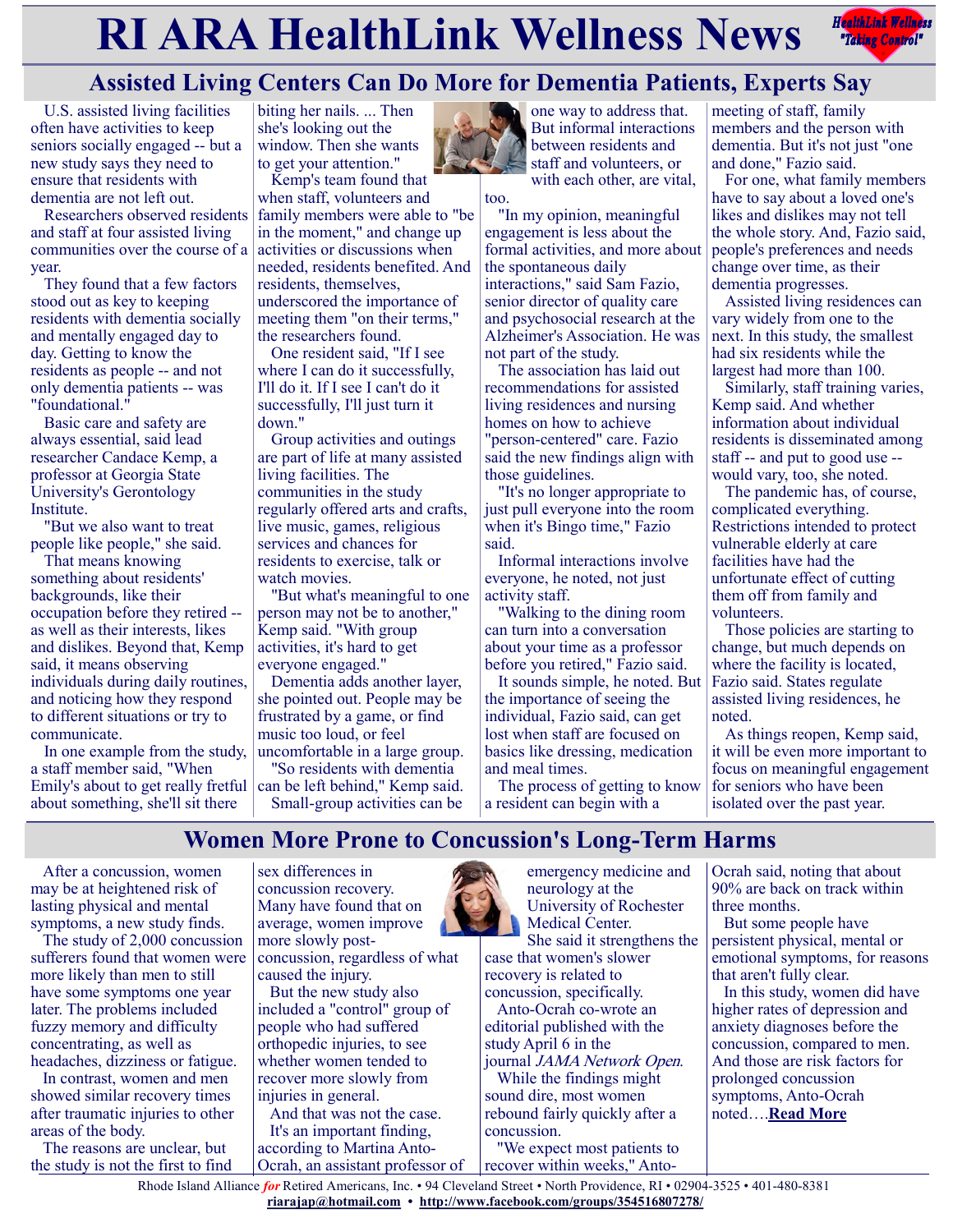#### **The Future of Cancer for Americans**

At first glance, it appears that little will change between now and 2040 when it comes to the types of cancers that people develop and that kill them, a new forecast shows.

Breast, melanoma, lung and colon cancers are expected to be the most common types of cancers in the United States, and patients die most often from lung, pancreatic, liver and colorectal cancers, according to the latest projections.

But beneath the surface, changes are occurring due to a shift in the nation's top causes of cancer, and those trends are likely to affect treatment and research for decades, experts say.

Lung cancer cases and deaths are expected to continue to

decline, likely due to the success of anti-smoking campaigns. However, deaths from obesityrelated cancers -- pancreas, liver, colon -- are projected to hold steady or increase, the researchers said.

"We've already seen a little bit of a shift from smoking-related cancers to an increase in the proportion of cancer cases and deaths that are related to obesity," noted Kim Miller, a scientist with the American Cancer Society's surveillance and health equity team, who reviewed the new study.

In general, researchers expect that cancer cases will continue to increase overall in the United States as the population becomes larger and grayer, said senior

researcher Dr. Kevin Nead. He's an assistant professor of epidemiology

with the University of Texas MD Anderson Cancer Center's division of cancer prevention and population sciences.

"Our population is going to get bigger, and we're going to see more and more cancers. I think no matter what happens in the future, we're going to see more cancers," Nead said.

However, Miller said, cancer deaths have been declining since 1991 and are expected to continue to fall in the future.

"A large proportion of that drop is due to lung cancer death rates very, very rapidly declining, but we're seeing progress for a lot of cancers and I think that's important to keep in mind," Miller said.

For this study, Nead and his team combined cancer incidence and death rates with updated demographic data from 2016 to project cancer cases and deaths out to 2040. They published their findings online April 7 in JAMA Network Open.

Overall, the most frequent cancer types are expected to change slightly due to an increase in melanoma cases, making it the second most common cancer by 2040. Breast cancers are projected to be the most common, with lung cancer third and colon cancer fourth….**[Read More](https://consumer.healthday.com/4-7-the-future-of-cancer-for-americans-2651371826.html)**

#### **Two Vaccines Show Effectiveness Against Emerging COVID Variants**

Two COVID-19 vaccines appear to work well against a rapidly spreading coronavirus variant that arose in California, but less effective against a variant that first emerged in South Africa, researchers report.

"The good news is the California variant does not appear to be a problem for our current vaccines," said study author David Montefiori, director of the Laboratory for AIDS Vaccine Research and Development at Duke

University, in Durham, N.C.

"That's important to know because this variant is now as prevalent in the U.S. as the U.K. variant, both of which appear to be more contagious," he added.

For the study, researchers tested blood samples from people who had received either the Moderna vaccine now being used in the United States or a vaccine candidate from Novovax that's expected to be

considered for U.S. Food **and Drug Administration** (FDA) approval within weeks.

When the blood samples from people who received both doses of the Moderna vaccine were exposed to the California variant, the vaccine remained strongly protective. The Novovax vaccine also performed well against it.

The California variant has spread rapidly throughout the United States and 25 other

countries.

Unfortunately, both vaccines showed significant declines in effectiveness against the South Africa variant, according to the research letter published April 7 in the New England Journal of Medicine.

While researchers didn't test the Pfizer vaccine, they said the findings would be comparable to those for the Moderna vaccine because both use similar technology.

#### **Scientists Find Clues to Why AstraZeneca's Vaccine May Cause Clots**

Doctors might have figured out why AstraZeneca's COVID-19 vaccine may cause lifethreatening blood clots in very rare cases.

The discovery, made in a pair of reports published online Friday in the New England Journal of Medicine, could be key to the global rollout of the AstraZeneca vaccine, helping develop effective treatments for the side effect and providing clues on how to refine the vaccine and fix the problem, experts say.

But it also might hinder efforts to have the vaccine approved in the United States, where there already are three vaccines available.

The AstraZeneca vaccine appears to cause certain people to develop antibodies that target a protein in the human body called platelet factor 4 (PF4), which spurs platelets into action and activates a clotting cascade, explained report coauthor Dr. Theodore Warkentin, a professor of pathology and molecular medicine at McMaster University in Ontario, Canada. "It's an antibody that's

somehow triggered by the vaccine, and in some circumstances this results in unusual blood clotting," Warkentin said.

The phenomenon is similar to a rare drug side effect caused by



the blood thinner heparin, called heparin-induced thrombocytopenia, Warkentin said. The vaccine's clotting side

effects are so rare that the

European Medicines Agency (EMA) and the UK's Medicines and Healthcare Products Regulatory Agency both have decided to keep it on the market, concluding that its benefits outweigh the risks, AstraZeneca noted in a statement.

However, the vaccine's label will be updated to list blood clotting as an extremely rare potential side effect.

"AstraZeneca has been actively collaborating with the regulators to implement these

changes to the product information and is already working to understand the individual cases, epidemiology and possible mechanisms that could explain these extremely rare events," the company statement said.

As of April 4, the EMA had received reports of 169 cases of cerebral clotting and 53 cases of abdominal clotting out of about 34 million AstraZeneca doses administered throughout Europe, according to Reuters.

In the United Kingdom, 19 people have died from serious blood clots related to the vaccine, CNN reported….**[Read](https://consumer.healthday.com/4-9-more-clues-to-rare-blood-clots-after-astrazeneca-vaccine-2651935660.html)  [More](https://consumer.healthday.com/4-9-more-clues-to-rare-blood-clots-after-astrazeneca-vaccine-2651935660.html)**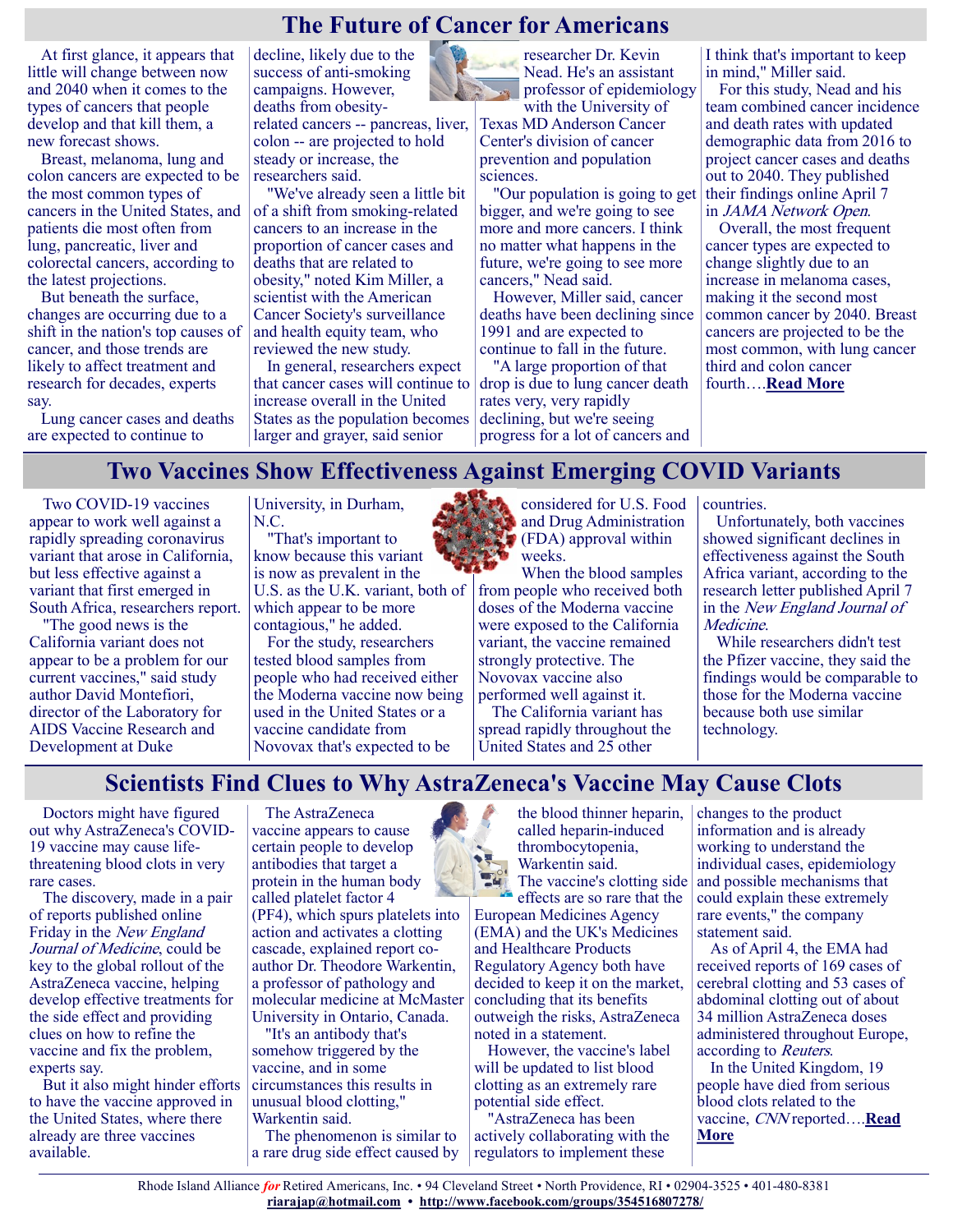#### **Flu May Play Part in Plaque-Rupturing Heart Attacks**

Getting a flu vaccine can reduce the risk of a common type of heart attack in people 60 and older, according to new research that suggests the virus plays a role in rupturing plaque.

In a study published Thursday in the Journal of the American Heart Association, researchers in Spain used data from five consecutive flu seasons and zeroed in on 8,240 people who had Type 1 heart attacks. They found flu and cold temperatures were each independently associated with an increased risk of that kind of heart attack, and flu shots could reduce that risk among people 60 and up.

"Our results suggest influenza viruses play a major role in plaque rupture," said study author Dr. J Alberto García-Lledó, head of cardiology at Hospital Universitario Príncipe de Asturias in Madrid. "The study reinforces the need to conduct prevention campaigns during cold waves and influenza seasons. The most important prevention tool we have is

influenza vaccination." García-Lledó said health experts usually aim for a 60%-70% flu vaccination rate for people over 60 as well as people with highrisk conditions and health care workers.

"Sadly, these targets are not met in Europe or the U.S. It's important to try to reach this target and, if possible, exceed it," he said. "Influenza is not a trivial disease. It causes many preventable deaths for reasons other than the respiratory disease itself."

A 2018 study found the risk of heart attack was six times higher within a week of confirmed flu infection. The findings were most pronounced for older adults and those experiencing their first heart attack. A study published last year of more than 80,000 U.S. adults hospitalized with flu over eight flu seasons found that sudden, serious heart complications were common and

occurred in 1 in 8 patients. The American College of Cardiology and American Heart Association have long recommended the flu vaccine to protect against cardiovascular disease complications. The Centers

for Disease Control and Prevention recommends annual flu vaccination for everyone 6 months and older.

In late March, the CDC said weekly flu infections in the U.S. were "unusually low." But the agency cautioned that COVID-19 has made measuring flu cases more difficult, and it warned flu activity could rise in coming months.

While flu season typically peaks between December and February, it can last as late as May, which is why the CDC still urges people to get a flu shot this spring.

Dr. Daniel Muñoz said the new study in Madrid was limited by being done in a single metro area with a temperate climate.

"It would be interesting to see whether these data can be replicated across a diverse array of geographic locations," said Muñoz, an associate professor of cardiology at Vanderbilt University Medical Center in Nashville who was not involved in the research.

But he said it was "a smart, thoughtful study that shines further light on the notion that the flu is an infection that affects the whole body. It contributes to the growing body of evidence that flu vaccinations save lives."

The research also underscores the need for medical professionals "to think outside of our clinical comfort zone," Muñoz said.

"As cardiologists, we learn the traditional tried-and-true risk factors, like smoking, diabetes, high blood pressure and high cholesterol. But we also have to keep our eyes wide open about other risk factors. We have to ask our patients, 'Have you gotten your flu vaccination?' And when necessary, educate them about the benefits of getting one."

#### **Could Widely Used Blood Pressure Meds Raise Skin Cancer Risk?**

Most people are familiar with common sun-protection advice, from wearing and reapplying sunscreen to putting on a hat.

But a new Canadian study finds that for people who take certain blood pressure medications, that advice becomes even more critical because those drugs can increase their sensitivity to the sun's harmful ultraviolet (UV) rays.

The researchers reviewed data for nearly 303,000 adults in Ontario over 65 who were prescribed medications for high blood pressure. The study then compared their skin cancer histories with those of more then 605,000 adults who weren't taking antihypertensive drugs.

The findings showed that certain types of high blood pressure drugs — known as thiazide diuretics — were associated with higher rates of keratinocyte skin cancers, including basal cell carcinoma, squamous cell carcinoma, advanced keratinocyte carcinoma and melanoma.

"Our finding is not meant to rule out thiazide diuretics for patients," stressed study author Dr. Aaron Drucker. He's a clinical investigator in the dermatology department at Brown University's Alpert Medical School, in Providence, R.I.

"Overall, it's more a potential flag for someone who might be at increased risk of skin cancer, that has had one in the past or they have really fair skin and a lot of sun damage, that this might predispose them further to more skin cancer. Then, yes, someone like that might consider an alternative," Drucker said.

Four other blood pressure medications — angiotensinconverting enzyme (ACE) inhibitors, beta blockers, angiotensin II receptor blockers (ARBs) and calcium channel blockers — did not show an association with skin cancer risk.

"None of the other antihypertensive medications show the same signal, so in a



way we have four negative controls," Drucker said.

Previous studies had shown increased risk of skin cancer among people taking the drug, also known as hydrochlorothiazide. This most common of the thiazide drugs earlier prompted warnings against prolonged use by Health Canada, the U.S. Food and Drug Administration and the European Medicines Agency, the study authors noted.

This new study followed people over time to determine if risk happened not just because a person took these medications, but whether the cumulative dose or duration might impact their skin cancer risk. Higher cumulative exposure (taking the medications over a longer period of time) was associated with increased rates of skin cancer, the findings showed.

"If you're on these medications for just a few years, it doesn't have a major impact on your cancer risk. But for someone who

has been on, let's say, 25 milligrams a day of hydrochlorothiazide for 10 years, in our study that person would have a 40% increased risk of keratinocyte carcinoma," Drucker said. If they were on that same dose for 20 years, the increased relative risk compared to somebody who had not taken hydrochlorothiazide is a 75% increased risk, he added.

"So, there's a big effect of how much of it you've taken over how long that I think is really important to get across," Drucker explained

UV radiation exposure is the most important environmental risk factor for skin cancer. Phototoxicity induced by medication can cause cellular damage to the skin, increasing the sun's carcinogenic potential, the study authors noted in the report published April 12 in the CMAJ. ….**[Read More](https://consumer.healthday.com/4-12-could-widely-used-blood-pressure-meds-raise-skin-cancer-risk-2651377495.html)**